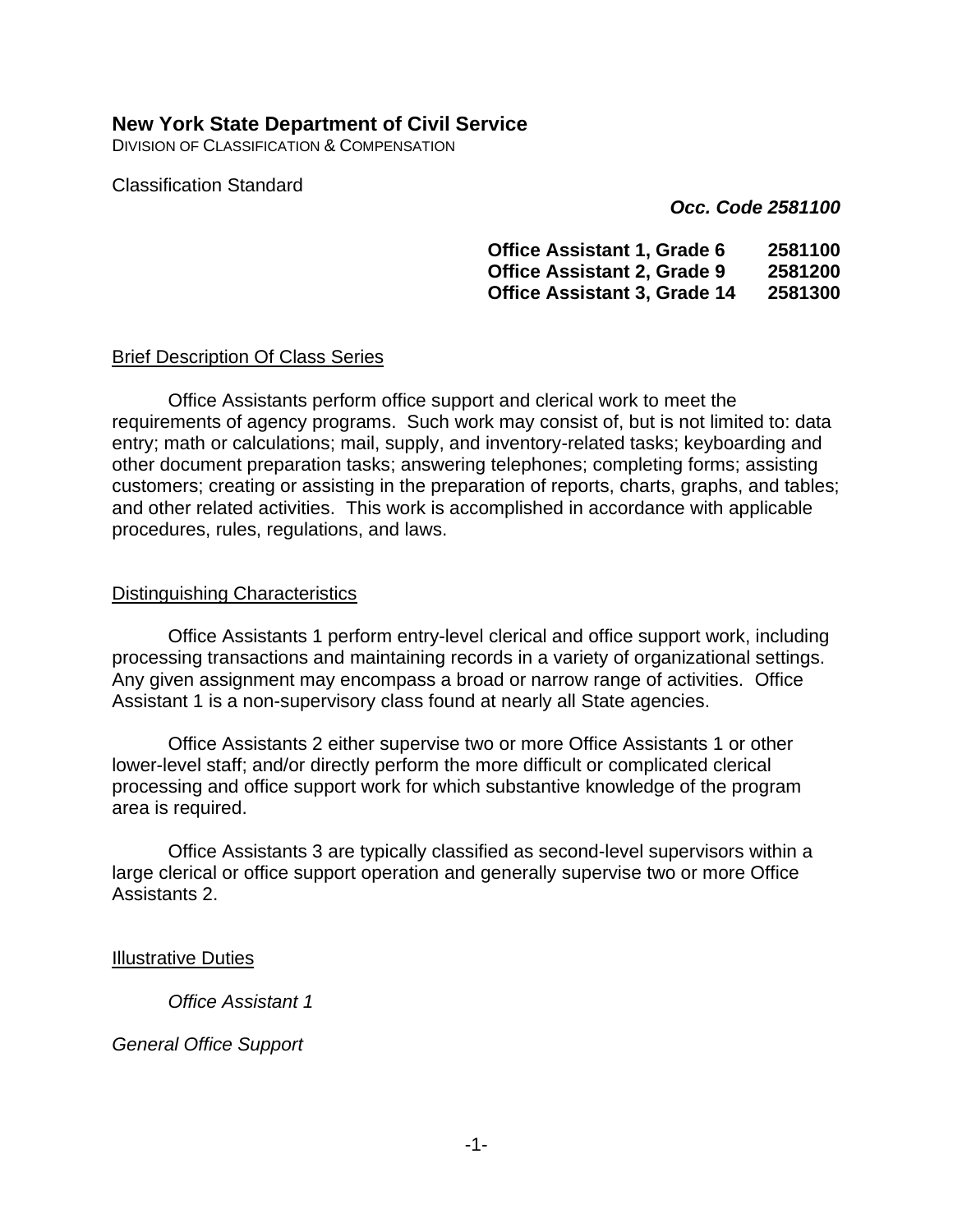- Answer questions from and provide information to various parties regarding agency activities, transactions, and procedures. Refer inquiries as necessary.
- Operate various communication systems such as telephones and computers; and keep records of such communications.
- Operate, and perform basic cleaning and maintenance on, office machines and equipment. Clear paper jams in copiers, scanners and printers; replace toner cartridges; and clean keyboards and screens.
- Schedule appointments and meetings using various office tools.
- Perform routine processing activities, including checking forms for completeness and accuracy.

# *Calculations*

- Maintain basic financial, accounting, and/or statistical records.
- Perform calculations and computations, primarily on computers and calculators, using known and standard formulas and methods.
- As needed and as directed, contact various internal and external parties to obtain information.
- Prepare, process, review, and record numerical transactions and records. This activity may include: processing bills and vouchers; reviewing or auditing calculations or statistics; or disbursing or receiving items of value such as cash or vouchers, including, for example, such tasks as calculating and collecting fees.

# *Keyboarding and Document Preparation*

- Type, proofread, review, and correct correspondence, documents, records, and other written material.
- Transcribe hand-written materials.
- Make appropriate corrections for format, accuracy, and validity.
- Assist in gathering or compiling data for reports, graphs, charts, tables, or other products.
- Create graphs, charts, or other visual aids to display data.
- May also prepare routine reports or assist others in the preparation of reports, following established guidelines.

# *Record-Keeping and Filing*

- Maintain, update, and correct records and files.
- Receive, screen, review, and verify documents, forms, applications, claims, and other documents for completeness, content, and accuracy.
- Establish new files by coding and numbering forms, creating folders, and compiling relevant material.

*Stores and Mail*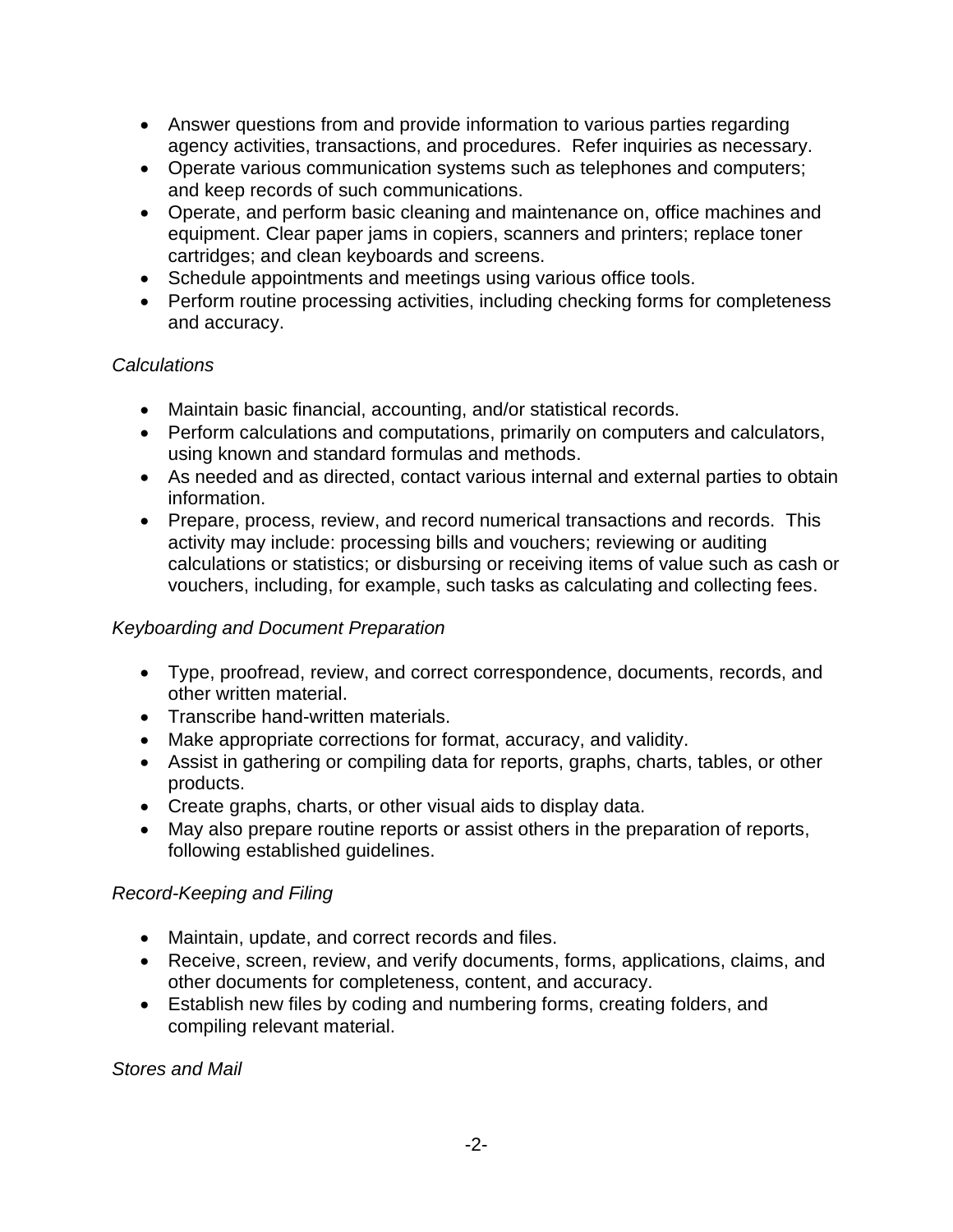- Receive, pick up, deliver, open, appropriately record, time stamp, sort, and distribute mail, e-mail, or other forms of correspondence or communication, or goods, materials, or stores.
- Maintain files, correspondence, documents, records, materials, and stores pursuant to guidelines.
- Maintain various listings for mail service purposes.
- Process outgoing mail by inserting letters into envelops, sealing envelopes, and applying correct postage.
- May operate a motor vehicle to pick up and deliver mail.

# *Inventory*

- Receive, unload, unpack, sort, store, count, and distribute goods received, following established procedures.
- Advise supervisor upon receipt of damaged goods or incomplete or incorrect shipments.
- Issue and may deliver goods from stock according to procedure.
- May package goods for shipment.
- Take periodic physical inventory and maintain perpetual inventory records.
- Keep shelves and stock clean, neat, and in proper place.

## *Data Entry and Verification*

- Enter data and information into and retrieve data and information from computerized systems.
- Verify data previously transcribed or entered to detect errors.
- Perform various clerical or office assistance tasks such as scanning documents, and verifying accuracy of data from scanned documents.

### *Office Assistant 2*

Office Assistants 2 may perform any of the duties of Office Assistants 1, and typically supervise two or more lower-level staff.

Non-supervisory positions perform complicated clerical and office support activities that require substantive knowledge of the program and/or of the program's governing laws, rules, or regulations. Such laws, rules, or regulations may be subject to frequent change. Incumbents typically handle sensitive applications, requests, or inquiries in which management or executive staff may be contacted or interested. They process applications or requests that do not meet normal parameters and may require additional research and consultation with higher level staff. They also perform activities that may require coordination with internal or external parties.

Duties of non-supervisory Office Assistants 2 may include the following.

• Design clerical processing procedures.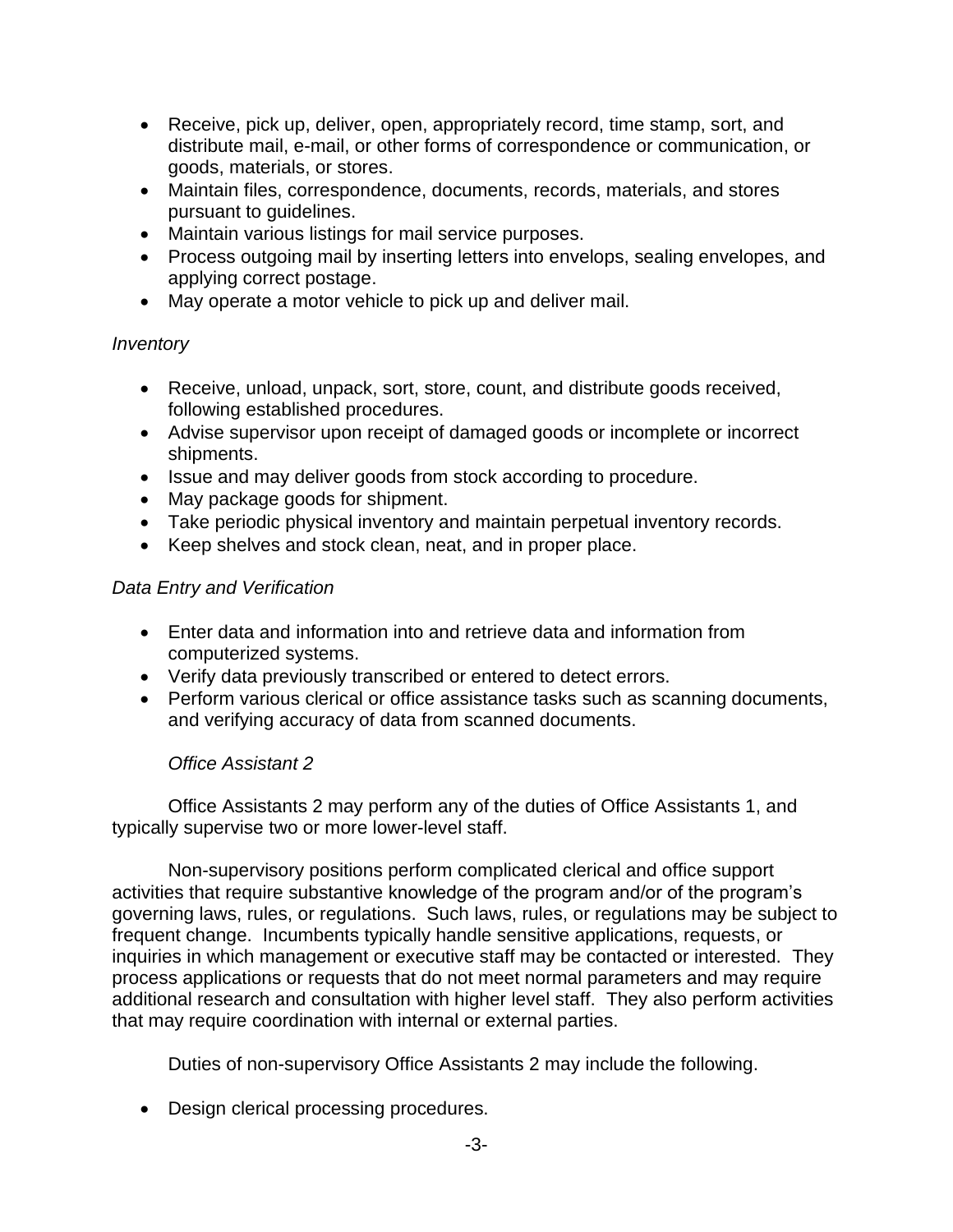- Gather, compile, and prepare data from manual or automated files and other sources for various reports, publications, records, or other external or internal communications.
- Respond to questions concerning the operation of the unit or program area.
- Write responses to correspondence.
- Resolve work problems.
- Review forms and applications and make appropriate determinations.
- Coordinate arrangements for meetings, courses, and other gatherings arrange for rooms, take attendance, and insure that appropriate materials and equipment are available.

Office Assistant 2 positions classified based on supervision perform oversight activities to ensure that subordinate staff has appropriate resources, is properly trained, and performs high quality work that meets all applicable standards. Supervisory responsibilities may involve performing the following tasks.

- Plan work and determine how it will be performed.
- Assign work to staff and assure necessary coverage for assignments and office.
- Provide subordinates with specific instructions concerning the preparation of documents, processing of materials, and maintenance of records.
- Provide subordinates with standard formats for the preparation of documents and reports using available software packages.
- Provide training in the use of work equipment, and office and agency procedures.
- Evaluate the quality, quantity, and timeliness of work.
- Evaluate the performance of staff.
- Prepare performance evaluations.
- Schedule work hours and time off.

### *Office Assistant 3*

Office Assistants 3 are typically classified as second-level supervisors and are distinguished by supervision of two or more Office Assistants 2. They may perform any of the duties of lower-level Office Assistants, and are in charge of a clerical operation, or serve as the principal assistant to a higher level position responsible for such an operation. The supervisory activities performed by incumbents in this class are similar to those described above for Office Assistants 2, except that such tasks are performed over a larger and higher level staff.

### *Supervision*

As second-level supervisors, Office Assistants 3 typically supervise two or more Office Assistants 2, and perform the following tasks

. • Assign work to staff; schedule work flow; establish work performance standards; review work performance and production; determine the nature of problems and take corrective action.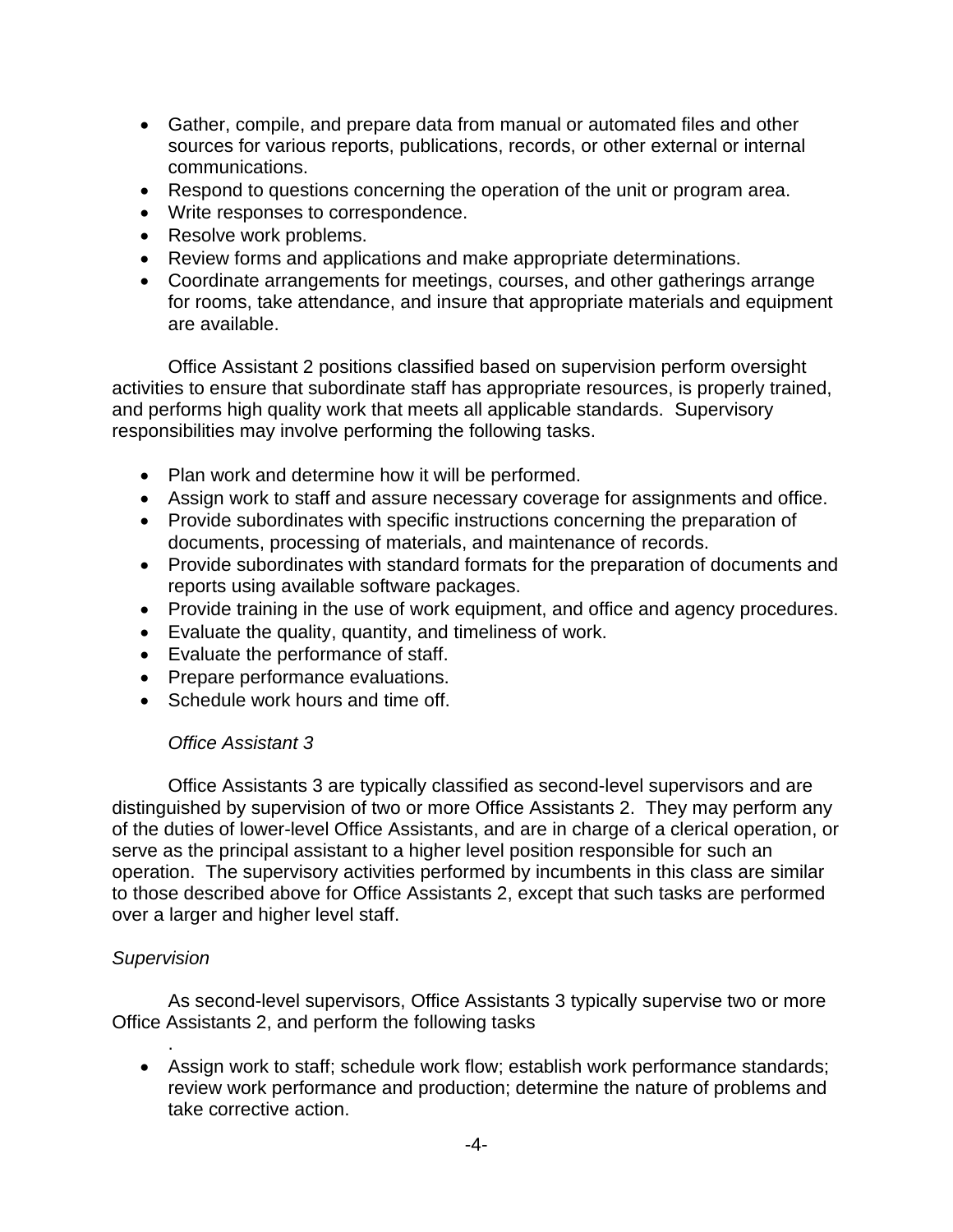- Provide advice to and otherwise assist supervisors in planning, organizing, scheduling, and coordinating work operations and work procedures.
- Ensure that subordinate staff is trained adequately.
- May participate in the hiring process for subordinate staff, may prepare or assist in the preparation of the budget for the clerical operation, may maintain an active inventory for the clerical operation.
- May function as an overall manager over a clerical or office support operation.

#### Minimum Qualifications

*Office Assistant 1* 

None.

#### *Office Assistant 2*

Promotion: one year as an Office Assistant 1; or one year of permanent service in a clerical or keyboarding title allocated to Grade 5 or higher.

#### *Office Assistant 3*

Promotion: one year as an Office Assistant 2; or one year of permanent service in a clerical, keyboarding, or paraprofessional title allocated to Grade 7 or higher. Attachment

**Note:** Classification Standards illustrate the nature, extent, and scope of duties and responsibilities of the classes they describe. Standards cannot and do not include all of the work that might be appropriately performed by a class. The minimum qualifications above are those which were required for appointment at the time the Classification Standard was written. Please contact the Division of Staffing Services for current information on minimum qualification requirements for appointment or examination.

Date: 10/2016

### **Parenthetics Attachment**

Office Assistants perform a wide range of duties. Office Assistant parenthetics are classified when the majority of a given position's duties and responsibilities emphasize a particular specialty.

*Office Assistant 1 & 2 (Keyboarding)*

Incumbents in these positions spend most of their work time performing keyboarding, data entry, chart compilation or arrangement, or various tasks involving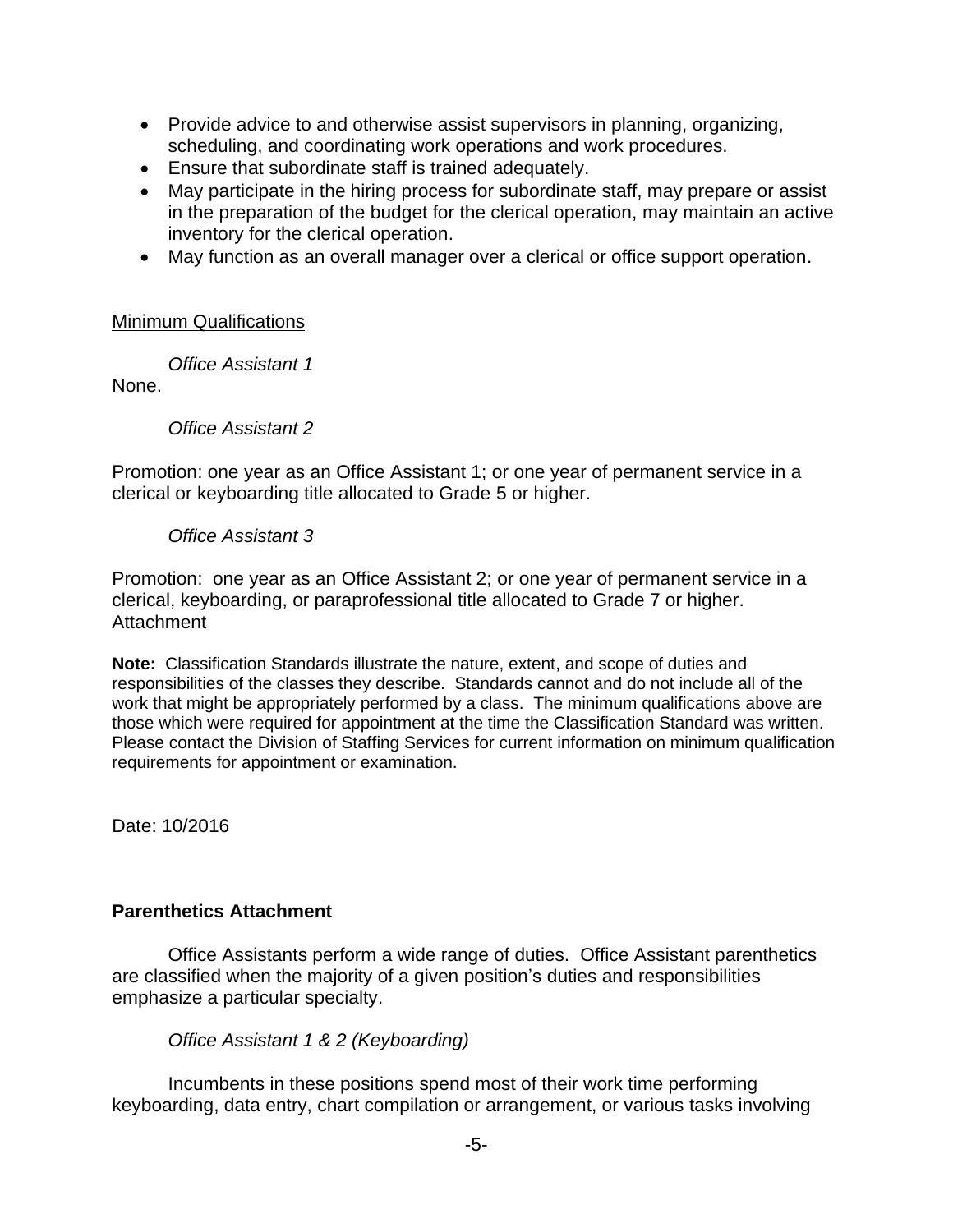typing into computerized systems, as described primarily in the "Keyboarding and Document Preparation" section of the illustrative duties listed above.

Within this parenthetic, the second level is primarily distinguished by supervision of staff involved in keyboarding activities, and/or by the performance of the more complicated office support activities.

## *Office Assistant 1 & 2 (Stores/Mail)*

Incumbents in these positions spend most of their work time performing activities related to mail receipt, mail distribution, storage, and stores keeping, primarily as described in the "Stores and Mail" and "Inventory" sections of the illustrative duties listed above.

Within this parenthetic, the second level is typically distinguished by supervisory responsibility for two or more lower level staff in a mail or storehouse operation, or by being the only stores-clerical employee within a correctional facility stores operation. Positions within this parenthetic may require the ability to routinely lift and/or carry heavy items and the ability to routinely reach, bend, stand, and walk for long periods of time.

## *Office Assistant 2 (Customer Service)*

Incumbents in these positions spend most of their work time performing various communication tasks centered on customer service, and primarily, but not exclusively, deal with the general public. The work primarily is described in the "Customer Service" and "General Office Support" sections of the illustrative duties listed above. This typically is a non-supervisory class, but incumbents may supervise lower-level staff. Incumbents have constant communication with various individuals, in order to field questions, elicit and convey information, and resolve issues. Duties include the following.

- Respond, in various forms (verbal and written), to questions from the general public or others concerning the operation of the unit or program area and/or to explain and interpret agency rules, regulations, policies, or procedures.
- Interview clients to obtain detailed information to perform such tasks as completing forms, records, or documents. Determine the appropriate course of action based on that information.
- Based on established guidelines, standards, procedures, laws, rules, and regulations, evaluate documentation and, pursuant to that evaluation, issue permits, licenses, and other official permissions; and/or perform an initial assessment of applicant eligibility for program services or for the validity of claims.
- Explain reasons for agency determinations.
- Resolve complaints or problems, including settling complaints from difficult clients or customers.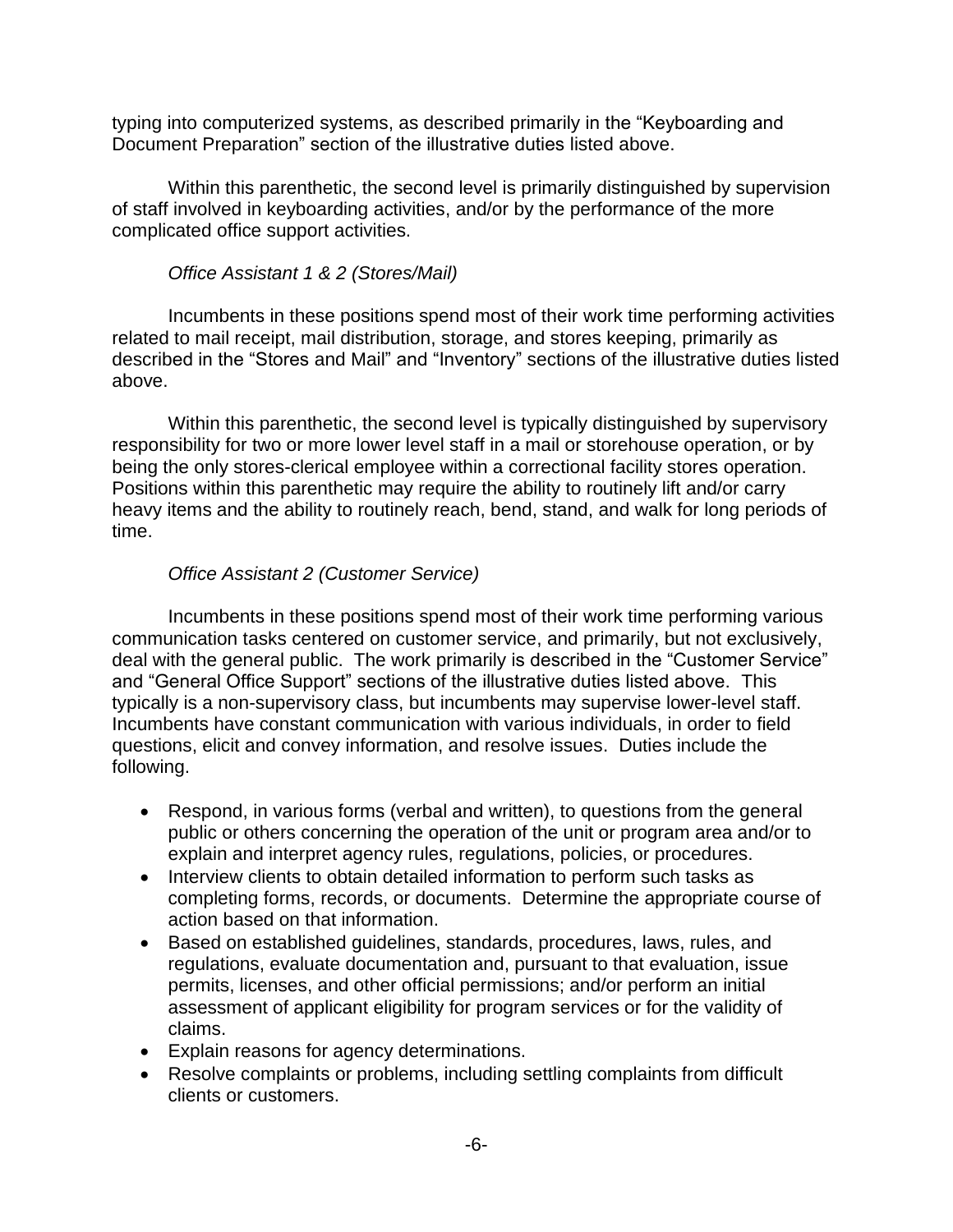- Contact various persons to obtain information to make proper determinations.
- Contact clients, applicants, and others to set up interviews, hearings, or similar interactions.
- Determine and collect fees.

## *Office Assistant 2 & 3 (Calculations)*

Incumbents in these positions spend most of their work time performing mathematical operations, and/or clerical activities related to mathematical operations, in the service of agency or program functions, primarily as described in the "Calculations" section of the illustrative duties listed above. These activities may include creating spreadsheets, using calculators, and other means of performing calculations. These activities also may include entering information into, offering basic interpretations of information within, or retrieving information from various computer databases, including the Statewide Financial System and/or Microsoft Access or similar computer database software package. The positions' duties may incorporate, but are not limited to, financial (including record-keeping, bookkeeping, and reconciliation activities), purchasing, or statistical functions.

Within this parenthetic, the second level typically supervises lower-level Office Assistants and/or may perform the more complicated calculations work. Incumbents at the second level are also expected to understand the activities of the program area within which they work in order to answer questions and explain or clarify procedures, and use independent judgment to make decisions and resolve problems. Typically employees in this parenthetic are responsible for a particular segment of a program where dealing with numbers and performing calculations is a critical aspect, such as accounts payable, purchasing, or payroll.

Duties may include the following.

- Review unit or departmental financial forms such as vouchers for conformance with approved spending.
- Maintain accounts for a major account clerical function (such as accounts receivable or payable) of an agency having a large accounts maintenance operation and a large volume of transactions or for all clerical accounts maintenance and processing activities for an agency, division, program, or small business office.
- Compile and prepare financial data for budgetary purposes.
- Reconcile accounts with bank statements and control ledgers and resolve discrepancies.
- Reconcile money received with value of receipts or tickets issued.
- Perform account clerical audits for programs in which there are a large number and variety of transactions, verifications, checks, and computations, and where the written procedures are changed frequently.